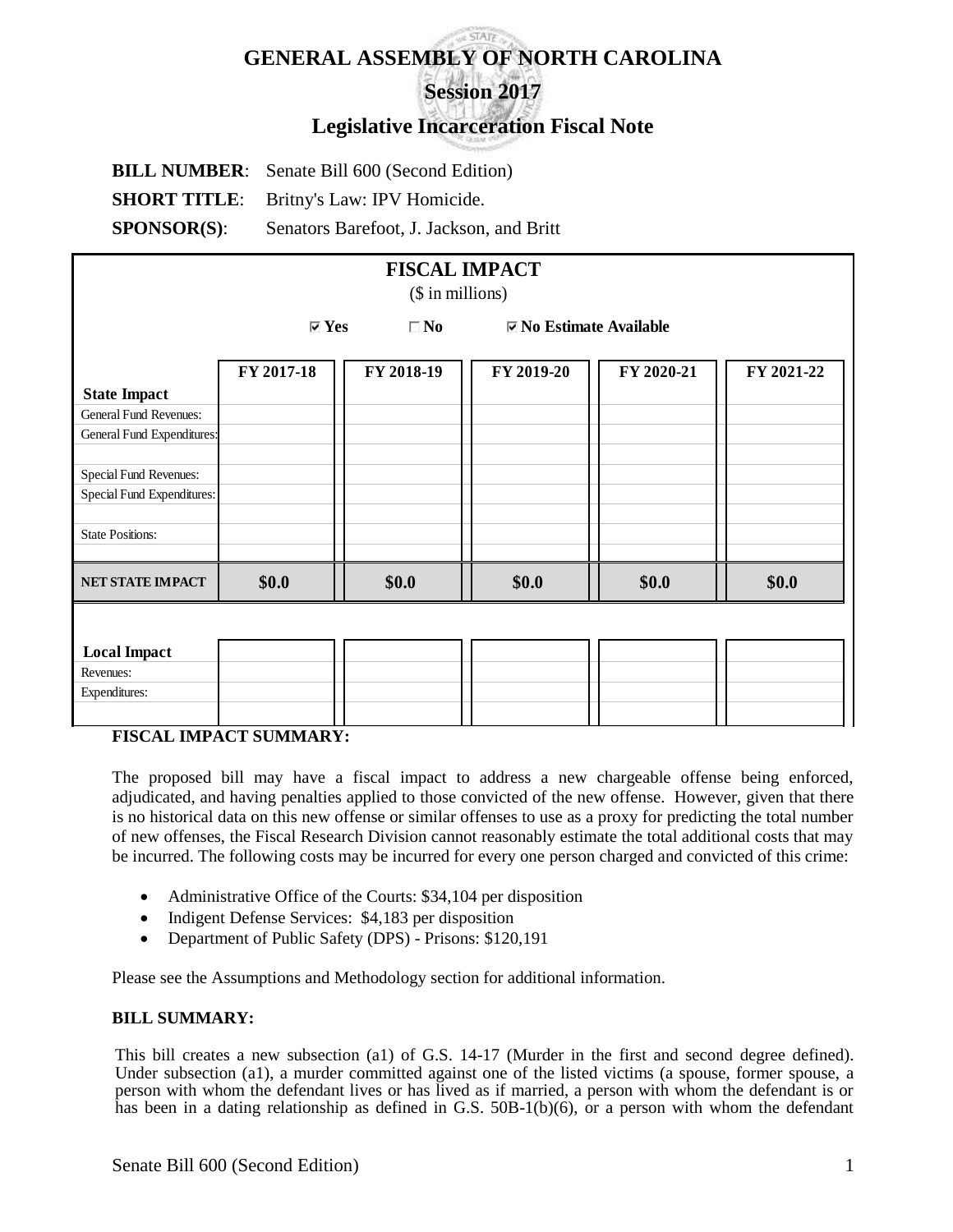shares a child in common), with malice as required for second degree murder  $(G.S. 14-17(b)(1))$ , is presumed to be a "willful, deliberate, and premeditated killing" and therefore first degree murder if the perpetrator has previously been convicted of one of six listed domestic violence and stalking offenses involving the same victim. The defendant may present evidence to rebut the presumption.

#### **ASSUMPTIONS AND METHODOLOGY:**

## **General**

The Sentencing and Policy Advisory Commission prepares prison population projections for each bill containing a criminal penalty. The Commission assumes for such bills that expanding existing or creating new criminal offenses produces no deterrent or incapacitative effect on crime. Therefore, the Fiscal Research Division does not assume deterrent effects for any criminal penalty bill.

S.L. 2011-192 (H.B. 642), the Justice Reinvestment Act (JRA), made changes to North Carolina's court system, corrections system (both to prisons and probation), and to post-release supervision. All active sentences for felony offenses now result in a minimum of twelve months of post-release supervision (PRS) for B1-E level offenses and a minimum of nine months of PRS for F-I level offenses.

There is no data available on prior convictions that would move from a Class B2 to a Class A. According to the Sentencing Commission, the proposed change would result in a long-term impact on the prison population due to the longer sentence lengths for Class A convictions.

## **Judicial Branch**

The Administrative Office of the Courts provides Fiscal Research with a fiscal impact analysis for most criminal penalty bills. For such bills, fiscal impact is typically based on the assumption that court time will increase due to anticipated increases in trials and corresponding increases in workload for judges, clerks, and prosecutors. This increased court time is also expected to result in greater expenditures for jury fees and indigent defense.

Section 1 of the bill creates a new Class A felony offense. Because this is a new offense, AOC does not have historical data upon which to estimate the number of charges that might occur. AOC provides estimates of the average cost to the court for a charge by offense class. For every additional person charged with a Class A felony, the average cost to the court would be \$34,104.

The Office of Indigent Defense Services (IDS) has provided Fiscal Research with the frequency and cost of indigent defense services for each level of crime, including the cost differentials for district and superior court with and without a trial and the percentage of cases handled in each category. Fiscal Research used this data to calculate a weighted average of IDS costs. In FY 2011-12, the most recent year data is available, 95% of Class A felony cases were handled through IDS. The weighted average cost of a new Class A felony is \$4,183 per case for a private appointed counsel (PAC) attorney. This estimate assumes the appointment of a PAC attorney. In districts that have Public Defender offices, cases may be handled by those offices. In those instances, this cost may not be incurred.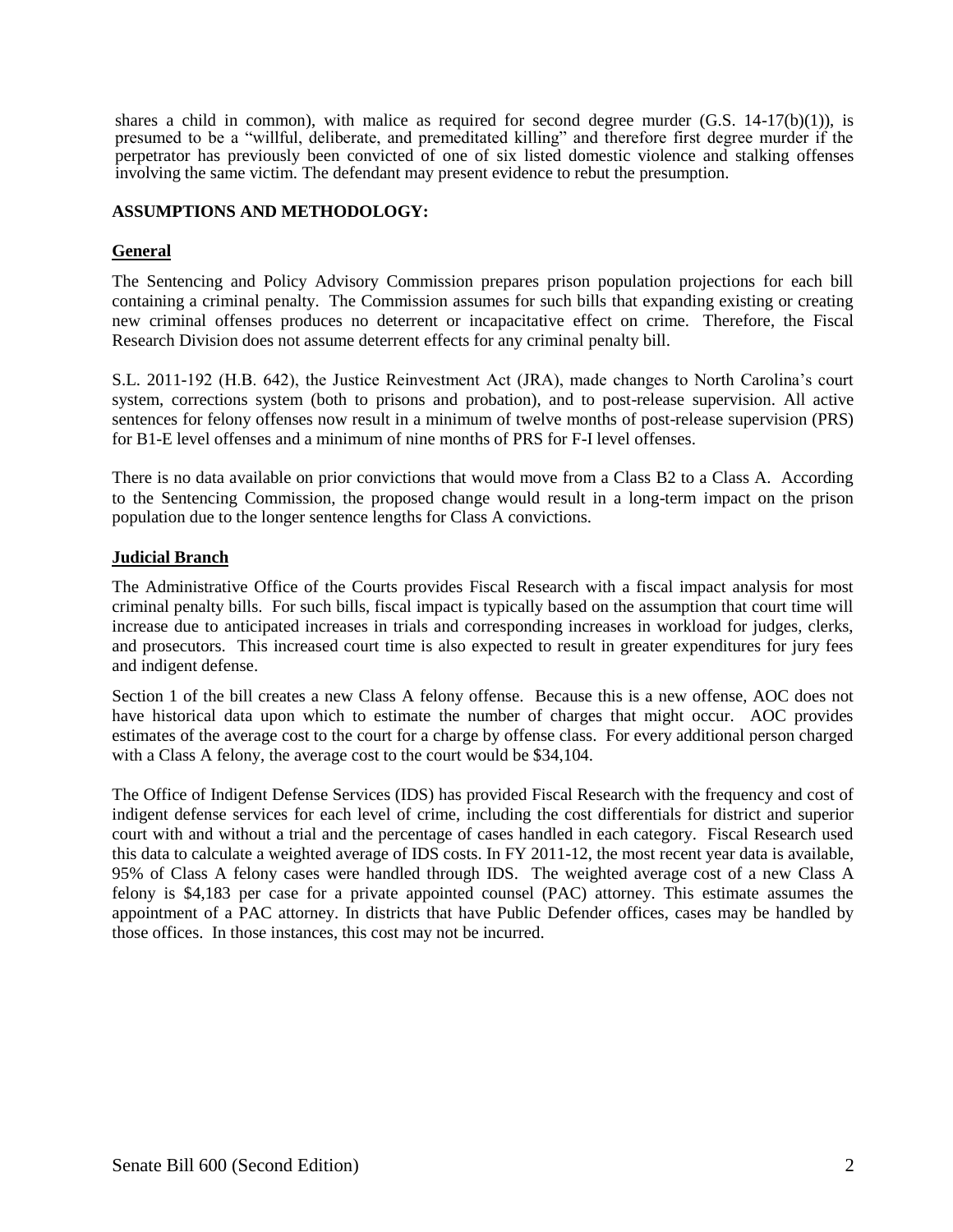#### **Department of Public Safety – Prisons**

The chart below depicts the projected inmate population relative to available prison bed capacity systemwide. Capacity projections assume operation at Expanded Operating Capacity,<sup>1</sup> and represent the total number of beds in operation, or authorized for construction or operation as of December 2016.

Based on the most recent population projections and estimated bed capacity, there are surplus prison beds available for the five-year fiscal note horizon and beyond. Therefore, no additional beds will be required unless the projected number of additional inmates resulting from a bill (row four) exceeds the projected number of beds under the inmate population (row three).

| <b>Population Projections and Bed Capacity</b><br><b>Five Year Impact</b> |                        |                        |                        |                 |                 |  |  |  |  |
|---------------------------------------------------------------------------|------------------------|------------------------|------------------------|-----------------|-----------------|--|--|--|--|
|                                                                           | <b>June 30</b><br>2018 | <b>June 30</b><br>2019 | June 30<br><b>2020</b> | June 30<br>2021 | June 30<br>2022 |  |  |  |  |
| 1. Inmates $^{2}$                                                         | 37,304                 | 37,601                 | 37,367                 | 37,385          | 37,642          |  |  |  |  |
| 2. Prison Beds (Expanded Capacity)                                        | 38,373                 | 38,373                 | 38,373                 | 38,373          | 38,373          |  |  |  |  |
| 3. Beds Over/(Under) Inmate Population                                    | 1,069                  | 772                    | 1,006                  | 988             | 731             |  |  |  |  |
| 4. Additional Inmates Due to this Bill <sup>3</sup>                       | No estimate available  |                        |                        |                 |                 |  |  |  |  |
| 5. Additional Beds Required                                               |                        |                        |                        |                 |                 |  |  |  |  |

Since the bill creates a new offense, the Sentencing Commission does not have any historical data from which to estimate the impact of this bill on the prison population. A threshold analysis is provided when it is not known how many offenders might be convicted and sentenced as a result of the proposed change. For each offense class, the threshold estimate is the number of convictions that result in the need for one prison bed in the first year.

In FY 2015-16, 100% of Class A felony convictions resulted in active sentences, with an average estimated time served of 263 months. The following table shows the estimated annual impact if there was one conviction (the threshold) or 20 convictions for this proposed offense per year. The five year estimate takes into account the active sentences, as well as growth rates adopted by the Sentencing Commission's Forecasting Technical Advisory Group.

| <b>Estimated Prison Bed Impact Using Threshold Convictions and 20 Convictions</b><br><b>Class A Felony</b> |        |        |               |        |        |  |  |  |  |
|------------------------------------------------------------------------------------------------------------|--------|--------|---------------|--------|--------|--|--|--|--|
| <b>Convictions</b>                                                                                         | Year 1 | Year 2 | <b>Year 3</b> | Year 4 | Year 5 |  |  |  |  |
| 1 (Threshold)                                                                                              |        |        |               |        |        |  |  |  |  |
| 20                                                                                                         |        |        |               |        |        |  |  |  |  |

<sup>&</sup>lt;sup>1</sup> Expanded Operating Capacity (EOC) is: 1) the number of single cells housing one inmate, 2) the number of single cells housing two inmates, and 3) the number of beds in dormitories, allowing between 35 (130% of Standard Operating Capacity) and 50 (SOC) square feet per inmate.

 $\overline{a}$ 

<sup>&</sup>lt;sup>2</sup> The Sentencing and Policy Advisory Commission prepares inmate population projections annually. These projections are derived from: historical information on incarceration and release rates under Structured Sentencing; crime rate forecasts by a technical advisory group; probation and offender revocation rates; and the decline (parole and max-outs) of the stock prison population sentenced under prior sentencing acts. Projections were updated in February 2017.

<sup>&</sup>lt;sup>3</sup> Criminal penalty bills effective December 1, 2017 should not affect prison population and bed needs until FY 2018-19 due to the lag time between offense charge and sentencing - six months on average. No delayed effect is presumed for the Court System.